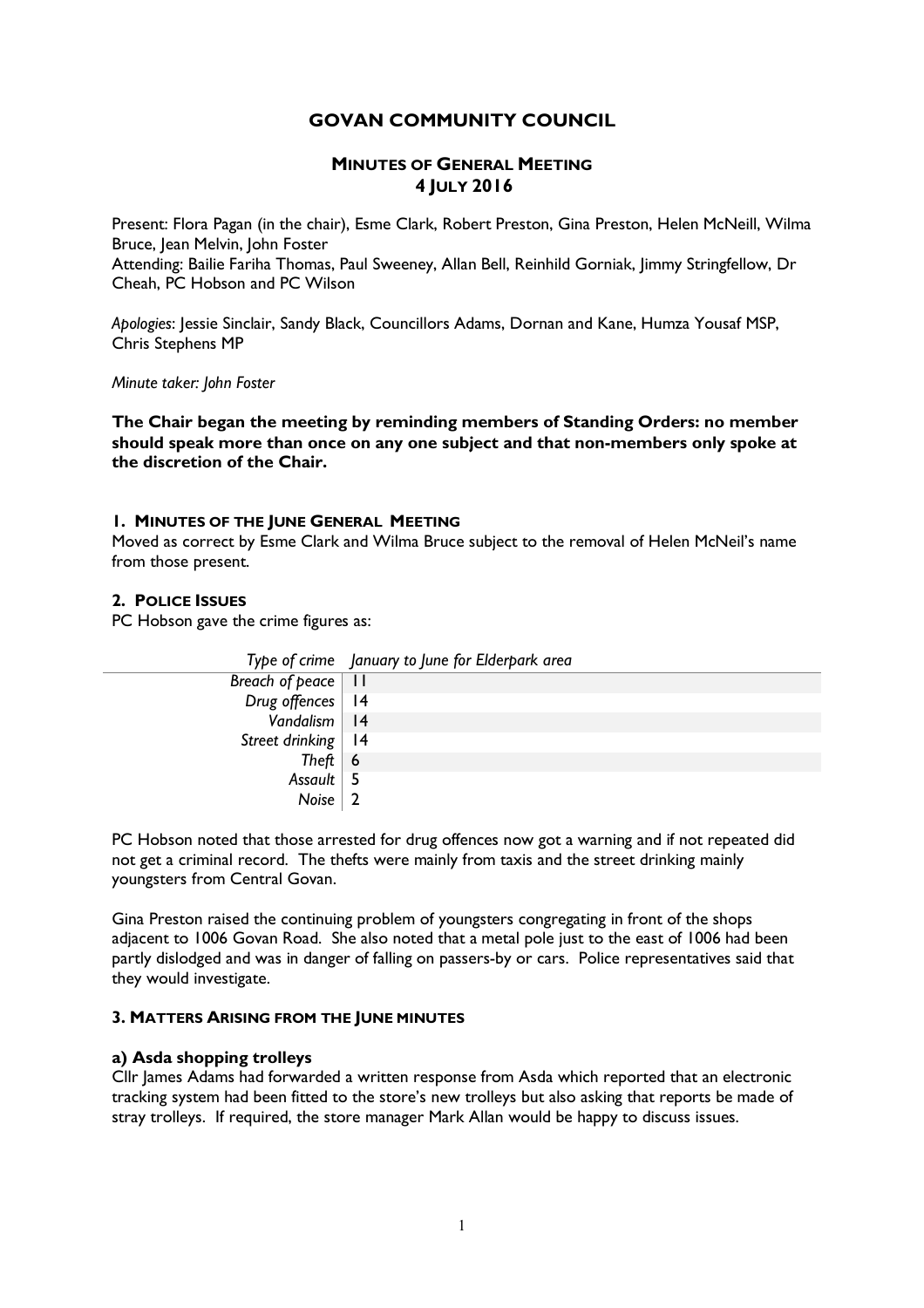It was agreed to ask Cllr Adams if he could supply the relevant emails for reporting stray trolleys and, depending on progress, consider whether it would be useful to take forward the proposal to have joint discussions involving the other local community councils.

## **b) Hate Crime Working Party**

The Working Party would meet later in the year. Meantime it was hoped that GCIN and other organisations would make local arrangements for Hate Crime week in October. The minute secretary would check whether the rehousing pledge from Orchard and Shipman had been followed through.

## **c) Alcohol Awareness**

Andrew Brown remained unavailable. Baillie Thomas would seek to make contact.

## **d) Bus services and Fastlink**

Two issues were raised.

- i) *Issuing of bus tickets that did not correspond to the journey taken*: all members were asked to collect tickets of this character and bring them to the September meeting.
- ii) *Re-regulation of bus services*: it was agreed that this be part of a special agenda for an additional meeting with MSPs and MPs to be held in September that would also include hospital services and planning issues (reclassification of booking offices as sui generis rather than Class 2 offices). A letter should go to MSPs (Humza Yousaf, Johann Lamont) and our MP asking for suitable dates: councillors should be informed once a date had been agreed as should relevant trade unions.

## **e) Cuts and People's Assembly against Austerity**

Members were asked to continue to report instances of cuts in any public services to future meetings and how they were affecting people locally.

# **f) Southern Hospital**

Arrangements to be made as under 3 d ii.

# **g) Future of Govan Shipyard**

Paul Sweeney provided a detailed report based on his knowledge as a member of staff at BAE. The delay in the building schedule for the Type 26 frigates had arisen from unforeseen complexities in the design process. This has meant that the start date had been postponed from May 2016 to Q4 2017. In order to maintain the volume of work the MoD had commissioned an additional two offshore patrol vessels (in addition to the existing three). There was no threat to jobs in the Govan Yard subsequent to the redundancies of 2013 after which a basic key workforce had been established: all existing apprentices would complete their term. Although there might be some temporary posting of workers to Rosyth or Barrow, this base workforce will be maintained - as would the Govan yard. After the construction of the eight Type 26 frigates a further five would be commissioned of a less complex character that could serve the export market. The one area of uncertainty was the level of infrastructure expenditure on the Govan yard – originally specified as £100m by the MoD but now under revision.

## **h) Govan Fair**

Jimmy Stringfellow reasserted his position that the Govan Fair in its new form as a limited company belonged to the people of Govan and the creation of a limited company had saved the Fair and enabled it to secure new funding. Dr Cheah, also a member of the Govan Fair Committee, supported these remarks. Paul Sweeney suggested that corporate sponsorship might be available from large local employers such as Thales and QEH.

## **i) Planning permission for bookmakers**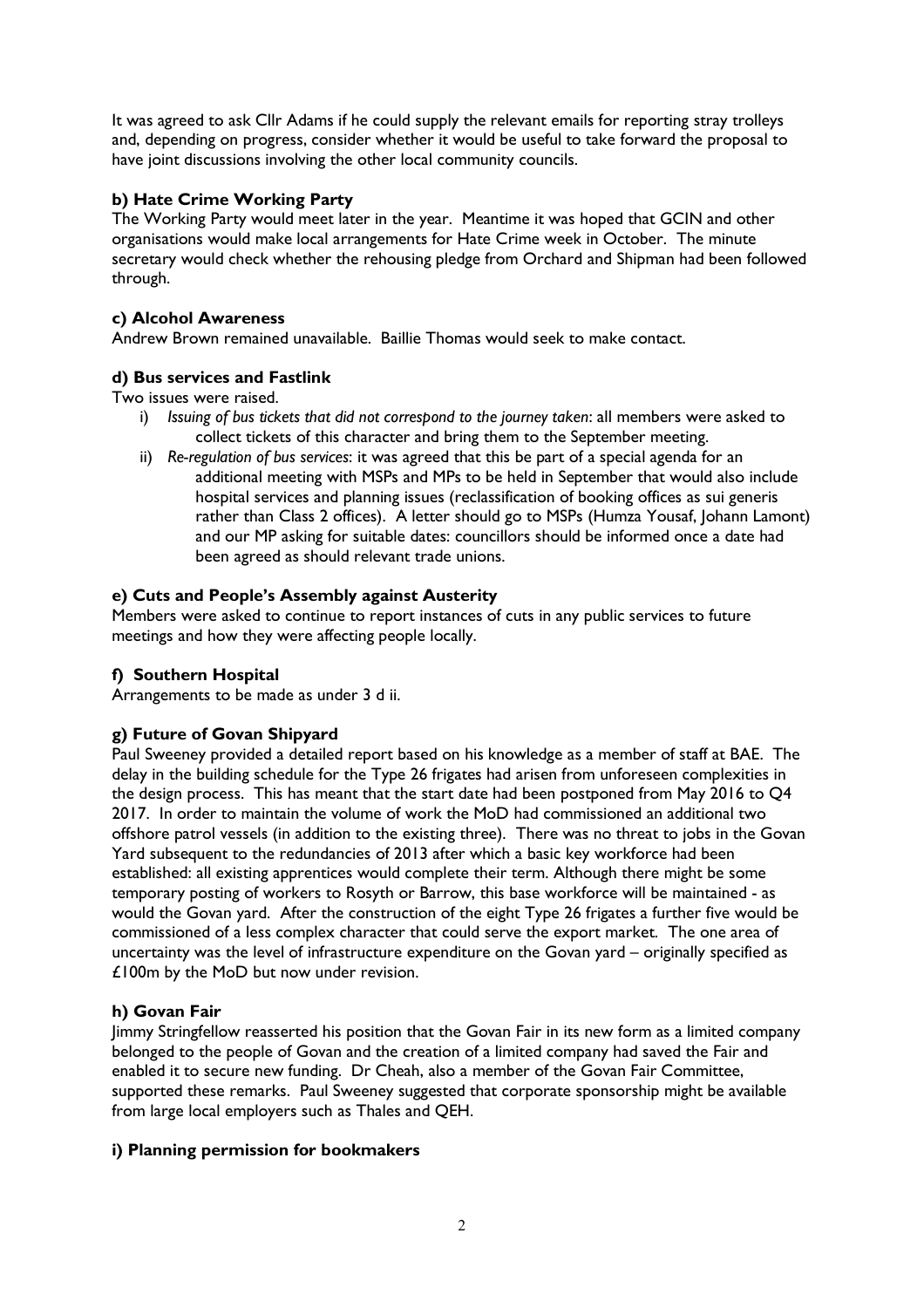Johann Lamont MP had responded positively to our letter asking that she continue in the new parliament with her initiative, at our suggestion, to re-categorise planning permission requests for bookmakers premises as *sui generis* and not as Class 2 offices. It was agreed that this issue be on the agenda of the meeting as under 3 d ii.

A number of tenants had attended the Licencing Board for the Burleigh Street application by John Hill. This had been approved but with conditions concerning noise and street rubbish and congregation.

## **j) Pallet business at Arthurlie Street and traffic hazards**

Bailie Thomas had written to LES on the new signage. James Roden of LES had responded saying that three new signs were being erected that made plain that the roadabout was not simply indicative and made clear the required direction of traffic. LES will also ask its contractor why the first sign was erected during the night.

## k) **Community Planning Partnership**

Our Secretary reported that the arrangements for the temporary replacement services for the subway were operating well – with the 92 bus going to Partick and 91 to St Enochs. The bus station itself will not be in full operation for all buses for another few months.

# **l) G51 Parking Campaign**

The outcome of the Appeal will be available in another eight weeks.

# **m) Cottages in Craigton Road: subsidence**

No further developments.

## **n) Shop rubbish at corner of Uist St/Crossloan Road**

Allan Bell reported that the improvement had been maintained.

# **o) Carpark at Hardgate Road**

Both our Secretary and Bailie Thomas had attended the consultation meeting on 30 June. The ultimate intention was to double the size of the existing carpark.

## **p) Plans for the cooperative management of Elder Park**

Our Secretary had attended the second meeting and found it considerably more positive in terms of the engagement of local community groups and the potential opportunities for securing a greater responsiveness by City Council departments. A visit to the cooperatively managed Castlemilk Stables was being organised. It was agreed to continue our engagement.

## **q) Environment Task Force**

Bailie Thomas reported that the next visit of the Task Force to Govan will be in July. Areas prioritised are in relation to ones with a high number of relevant issues reported to the Council. This can be done by the traditional means of phone, email or letter, also via the Glasgow App and via social media

## **r) Lights on Harmony Road and Crossloan Road: still on during the day**

Bailie Thomas had intervened but it was reported by our Chair that the lights were still on.

## **4. COMMUNITY COUNCIL ORGANISATION**

## **a) Accounts for the past financial year**

Our Secretary had more or less completed the sorting of materials.

## **b) Computing equipment for the Secretary**